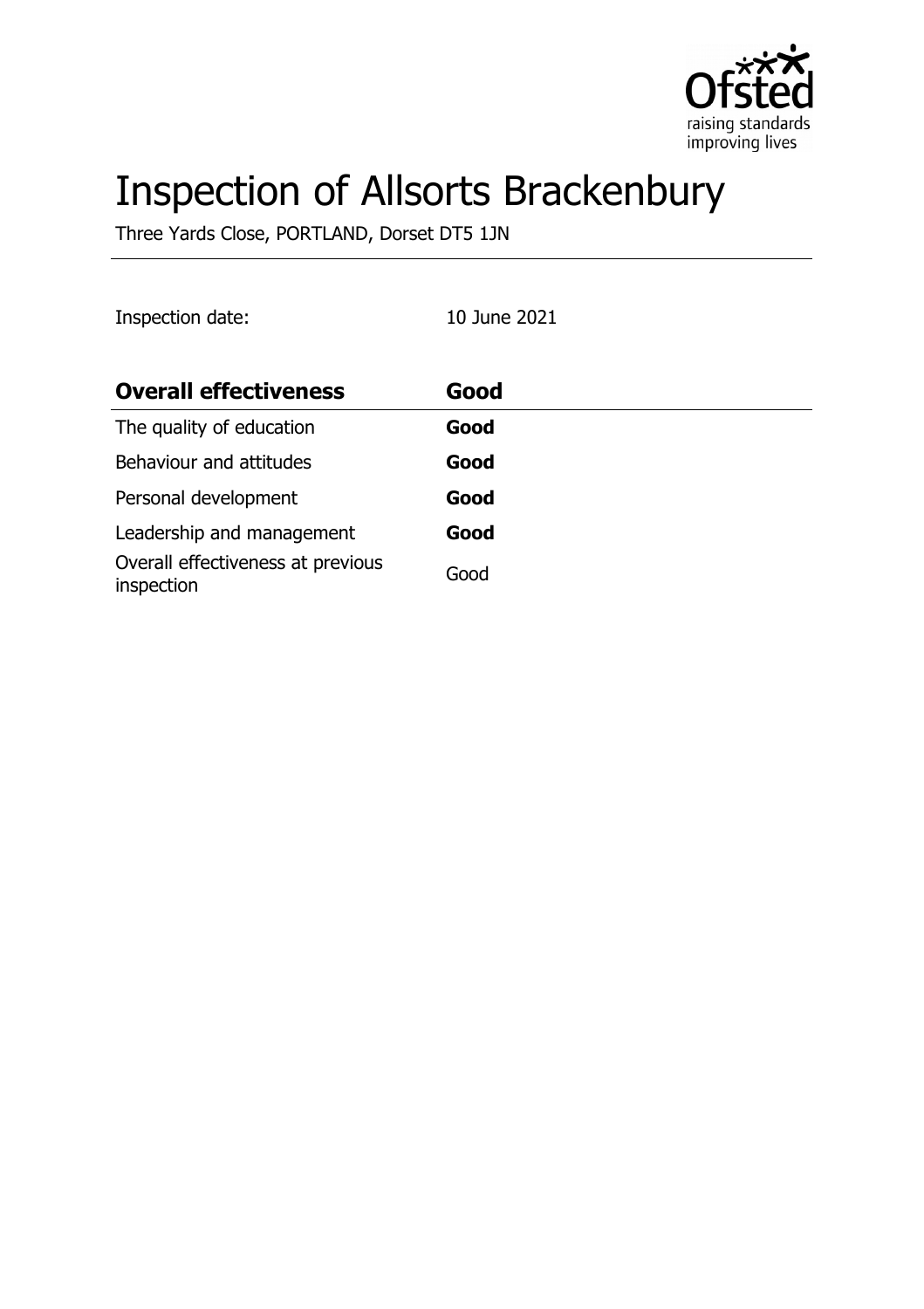

# **What is it like to attend this early years setting?**

#### **The provision is good**

Children are happy and settled in the warm and nurturing environment of the nursery. They have good opportunities to develop many skills as they follow their interests and share warm, and close relationships with staff.

Managers and staff have high expectations of all children and are committed to helping them make the best possible progress. They have recently reorganised the learning environment so that children can choose more freely to play outside if they want to. This has had a positive impact on children's well-being, with more opportunities for them to develop self-confidence, independence, and self-esteem.

Children are enthusiastic and explore with curiosity and interest. They are confident and behave well. Children learn to use good manners from an early age and share resources well.

During the COVID-19 (coronavirus) pandemic, the setting remained open and joined with their other settings to provide care for most children. Throughout this time, and since the setting has fully reopened to all children, staff have ensured a good two-way flow of communication with parents. This has helped children and families maintain good links with the nursery. Although parents do not currently come into the nursery, staff ensure that they share information daily with parents at drop-off and collection. Parents can also access additional information online and feel fully involved in their children's learning.

## **What does the early years setting do well and what does it need to do better?**

- $\blacksquare$  Managers and staff get to know the children well. Staff caring for babies liaise closely with parents, which helps them to follow babies' routines. As a result, babies are very settled and feel secure. Staff find out about what older children already know and can do, using their observations of children's development successfully to help them achieve their next steps in learning.
- $\blacksquare$  The manager, who is also the special educational needs coordinator, is committed to ensuring that children with special educational needs and/or disabilities (SEND) receive the very best possible support at the earliest opportunity. She works closely with staff and external agencies to implement accurate and effective plans. Staff have a clear understanding of the importance of good partnership working and the positive impact this has on children's progress and future learning.
- Toddlers and younger children thoroughly enjoy water play. Staff support children's communication and language skills effectively and encourage children's imagination well. For example, staff name the lobster and crab as children explore the sea life creatures. Staff count the legs on the starfish and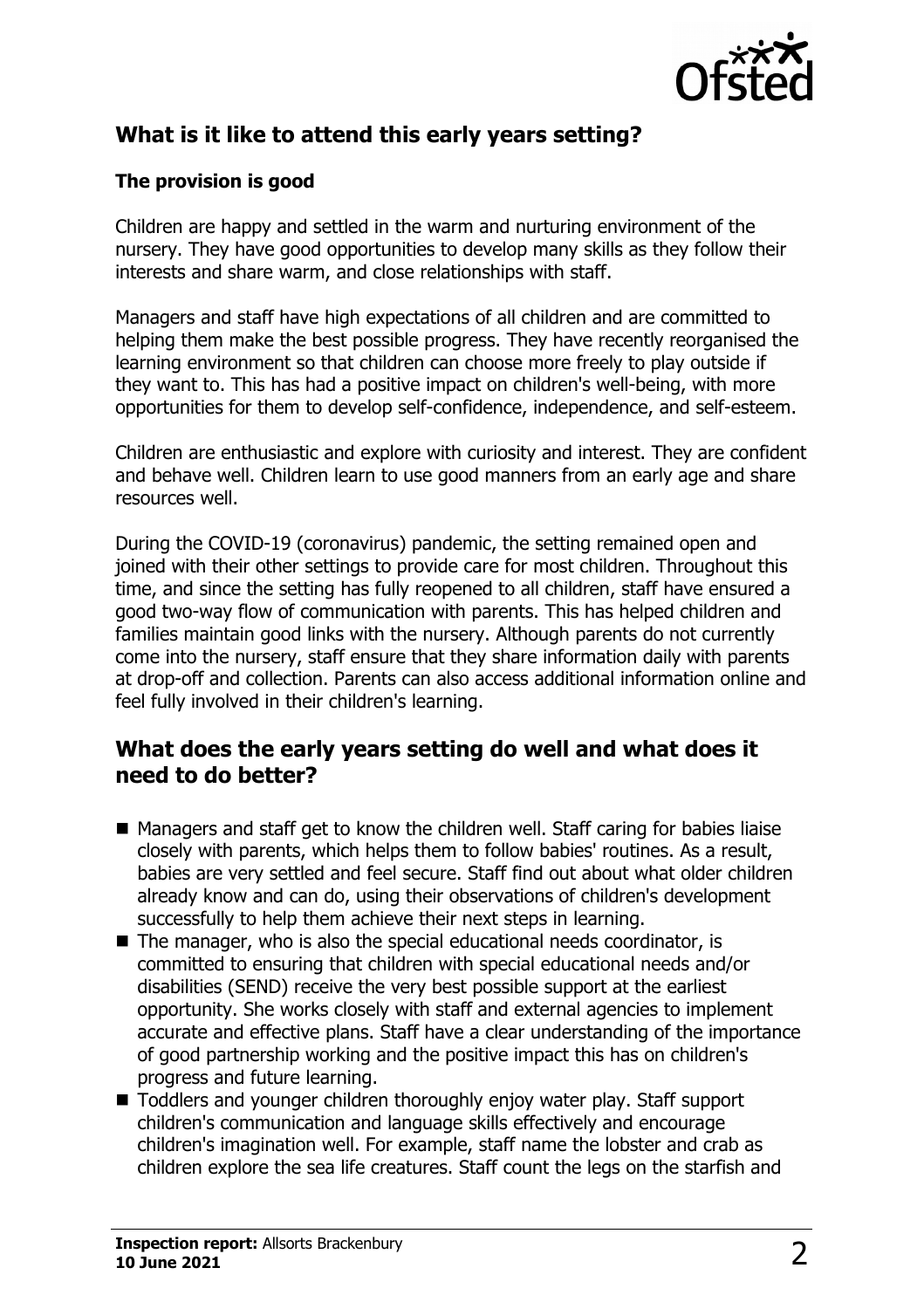

introduce new words, such as suckers to extend children's vocabulary.

- $\blacksquare$  Parents are very complimentary about the staff. They feel very well supported and comment positively about their happy children.
- $\blacksquare$  Children's behaviour is good. They help to tidy away the toys enthusiastically. They listen carefully and follow instructions well as they select a mat to sit on to listen to a story. Most children engage in the activity, joining in with familiar phrases from the story and talk about the characters. However, staff do not consistently deploy themselves effectively at large group times to support those children who find it more difficult to concentrate.
- $\blacksquare$  Children develop good independence skills in managing their personal care. Older children use the bathroom independently and understand the importance of good hand washing. Children learn a wide range of skills, which prepares them well for school.
- Managers and staff use reflection effectively to identify areas for improvement. Managers have reassessed areas of the nursery to further minimise hazards and improve safety. For example, they have placed soft matting on top of the carpet area in the toddler room to provide a softer landing area, should a child fall over.
- Older children enjoy working together to build towers from bricks. Staff support children well, overall, as they count the bricks and use words, such as 'big and tall' to describe what the children are doing. However, staff miss opportunities to encourage the children to compare sizes of the towers they build. They do not encourage the children to begin to make simple calculations to extend their learning further.

# **Safeguarding**

The arrangements for safeguarding are effective.

Managers and staff have a good understanding of safeguarding procedures. They complete training and ensure that they keep their knowledge up to date. Staff are aware of the whistleblowing policy and have good knowledge about the wider aspects of safeguarding. Staff complete daily risk assessments to ensure that the premises is safe and suitable for the children. Managers follow robust recruitment procedures, to ensure that only those that are suitable to do so work with children. Managers ensure the ongoing suitability of staff through providing regular opportunities for discussion and coaching.

## **What does the setting need to do to improve?**

#### **To further improve the quality of the early years provision, the provider should:**

- $\blacksquare$  ensure that staff deploy themselves effectively at large group times to encourage all children to fully participate
- $\blacksquare$  develop further strategies to encourage children to compare groups of objects and begin to make simple calculations.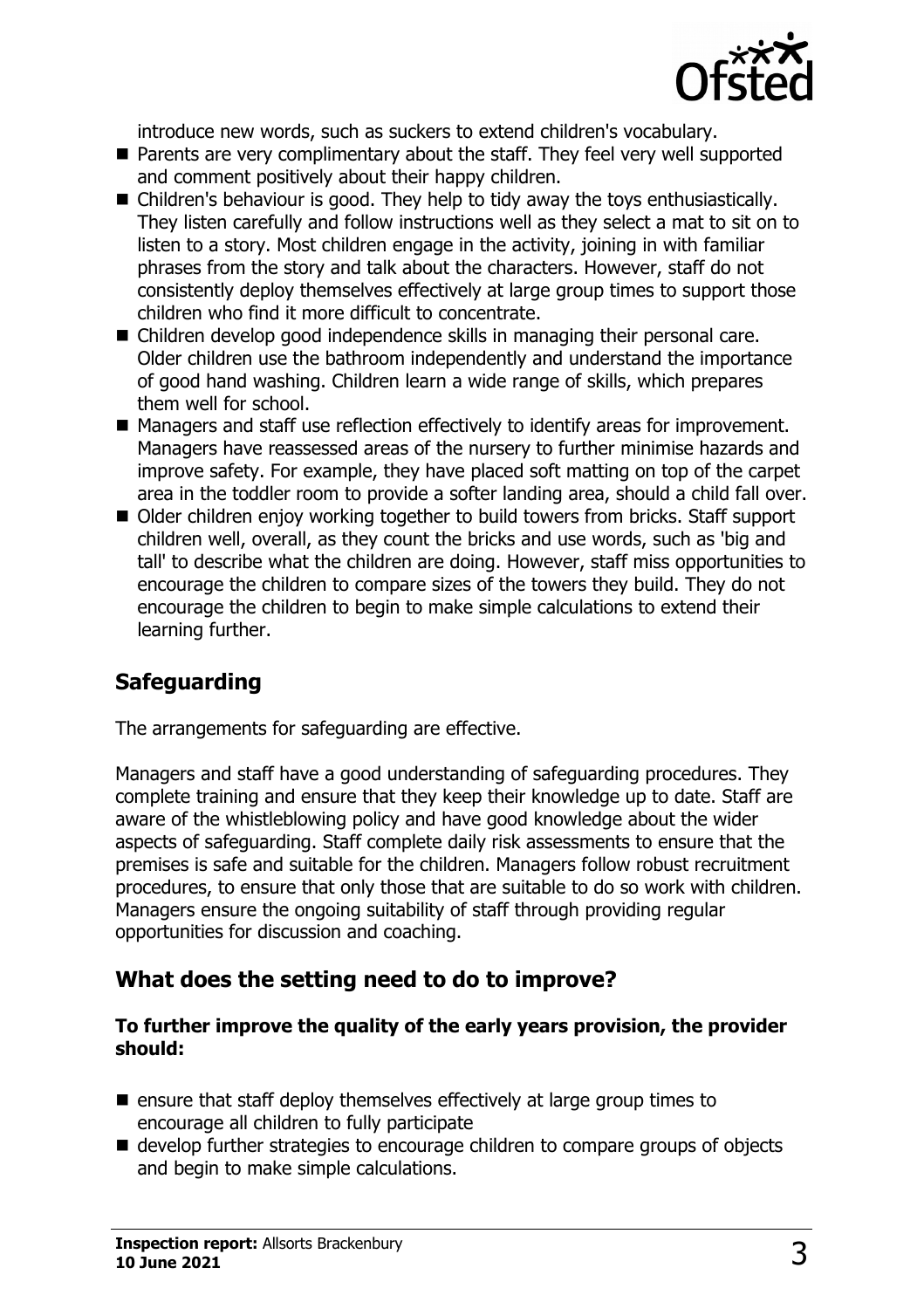

| <b>Setting details</b>                              |                                                        |
|-----------------------------------------------------|--------------------------------------------------------|
| Unique reference number                             | EY538676                                               |
| <b>Local authority</b>                              | Dorset                                                 |
| <b>Inspection number</b>                            | 10196835                                               |
| <b>Type of provision</b>                            | Childcare on non-domestic premises                     |
| <b>Registers</b>                                    | Early Years Register, Compulsory Childcare<br>Register |
| Day care type                                       | Full day care                                          |
| Age range of children at time of<br>inspection      | $0$ to $4$                                             |
| <b>Total number of places</b>                       | 38                                                     |
| Number of children on roll                          | 52                                                     |
| Name of registered person                           | Allsorts Playgroup Committee                           |
| <b>Registered person unique</b><br>reference number | RP519773                                               |
| <b>Telephone number</b>                             | 01305 821976                                           |
| Date of previous inspection                         | 26 September 2018                                      |

## **Information about this early years setting**

Allsorts Brackenbury registered in 2016. It is situated in Fortuneswell, Portland, Dorset. It is open Monday to Friday from 8am until 6pm, all year round. They receive funding to provide free early years education for children aged two and three years. There are 16 staff employed. The manager holds a qualification at level 6 and most other staff are qualified to level 3.

## **Information about this inspection**

#### **Inspector**

Michelle Heimsoth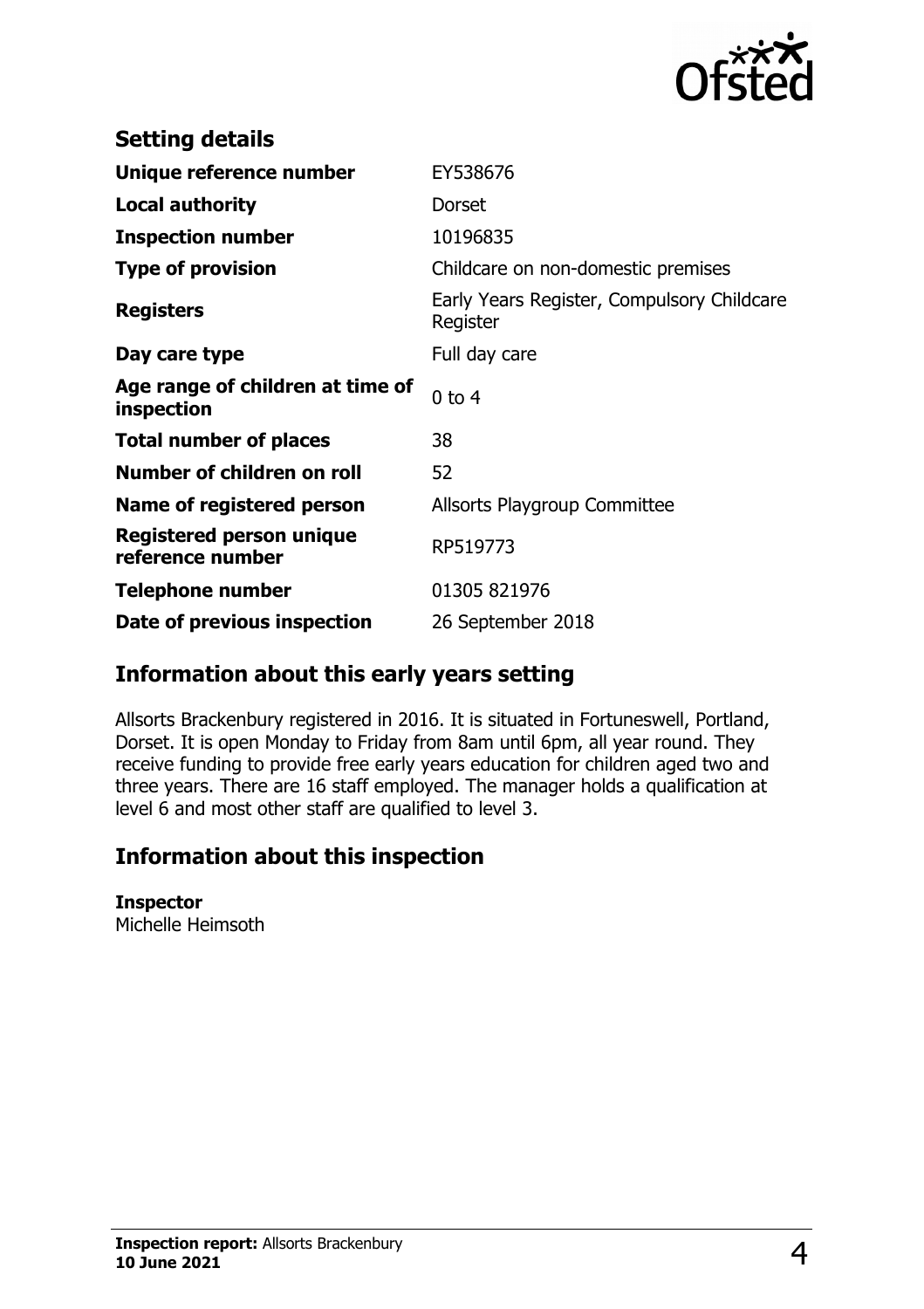

#### **Inspection activities**

- $\blacksquare$  This was the first routine inspection the setting received since the COVID-19 (coronavirus) pandemic began. The inspector discussed the impact of the pandemic with the setting and has taken that into account in their evaluation of the setting.
- $\blacksquare$  The inspector and the deputy manager completed a learning walk and discussed how the curriculum is organised.
- One of the manager and the inspector completed a joint observation.
- $\blacksquare$  The inspector spoke to parents to get their views about the setting.
- $\blacksquare$  Children spoke to the inspector and told her what they like about the setting.
- $\blacksquare$  The inspector held discussions with staff and managers at appropriate times throughout the inspection.

We carried out this inspection under sections 49 and 50 of the Childcare Act 2006 on the quality and standards of provision that is registered on the Early Years Register. The registered person must ensure that this provision complies with the statutory framework for children's learning, development and care, known as the early years foundation stage.

If you are not happy with the inspection or the report, you can [complain to Ofsted.](http://www.gov.uk/complain-ofsted-report)